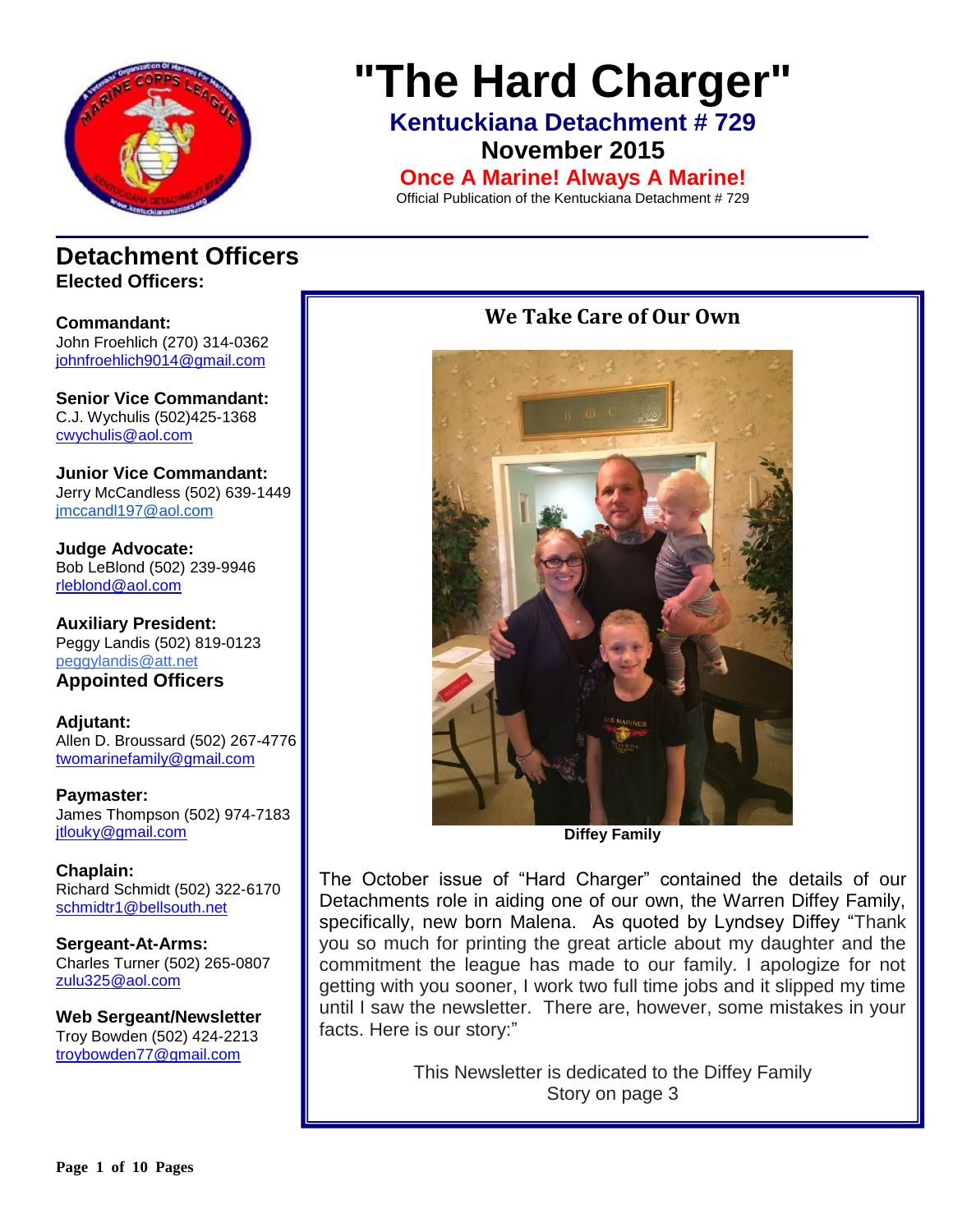### The Commandant's Corner

### **Message from John Froehlich**

Welcome to your new home Marines! By a large margin, Marines at the September 21 meeting of Detachment 729 voted to purchase 50% interest in the Buechel Women's Club building. Assuming all issues such as building inspection and title search are resolved, we will have a new home, hopefully by the end of November. The outstanding efforts of Bob Ross, Bob Cross and John Heffley are what brought this acquisition effort to a successful conclusion.

Now the rest of us have to step up and make this building ours. Much has to be done to get this operation up and running. The initial meeting with the our partners, the Buechel Women's Club (BWC) has been held and we will shortly be taking over complete responsibility and **all revenue** from the rental operation of the building. The organizational meeting of the newly formed Building Operations Committee has been held. This committee will deal with the day to day operation of the facility, marketing and administration of the rental side and determination of what will be done to improve the building. There will be a number of subcommittees involved. Please be ready to serve when called on.

We will also be putting our stamp of identification on the building and grounds. We are going to need a lot of help moving in and making cosmetic changes that will improve the building's appearance and identifying it as the home of Kentuckiana Marine Corps Detachment 729. It's time to renew Gen. Evans Carlson's famous phrase… "Gung Ho"!

### **-- NOVEMBER UPCOMING EVENTS --**

| <b>ROVING MESS:</b>         | 10 November 2015 at 12:00 PM (Marine Corps Birthday Celebration)<br>South Park Country Club 915 S Park Rd, Fairdale KY 40118<br>Please RSVP to Mary Broussard 502-267-4776 or twomarinefamily@gmail.com |
|-----------------------------|---------------------------------------------------------------------------------------------------------------------------------------------------------------------------------------------------------|
| <b>J-TOWN VETS DAY</b>      | 8 November at 1600 (Sunday)<br><b>J-town Community Center (inside)</b>                                                                                                                                  |
|                             | <b>Color Guard and Honor Guard Needed</b><br>Assemble no later than 1545                                                                                                                                |
| <b>WHITFIELD ACADEMY</b>    | 11 November ~ No Reservation Required ~ All Vets Invited                                                                                                                                                |
| <b>Veterans Recognition</b> | <b>Breakfast 0745</b>                                                                                                                                                                                   |
|                             | Program 0830                                                                                                                                                                                            |
|                             | 7711 Fegenbush Lane                                                                                                                                                                                     |
| <b>BOARD MEETING:</b>       | 11 November at 1830 (Wednesday)                                                                                                                                                                         |
|                             | <b>Marine House</b>                                                                                                                                                                                     |
|                             | 3758 Pulliam Dr                                                                                                                                                                                         |
| <b>GENERAL MEETING:</b>     | 16 November 2015, 1900 hrs (Monday)                                                                                                                                                                     |
|                             | <b>Marine House</b>                                                                                                                                                                                     |
|                             | 3758 Pulliam Dr                                                                                                                                                                                         |
|                             | Louisville, KY 40218                                                                                                                                                                                    |

# NAMED THAT BUILDING!

Now that we are almost in our new home, we need to give it a name. We cannot keep calling it the BWC building so what will it be? Put your suggestion on a twenty dollar bill and send to me! Just kidding. Write down your suggestion and your reason for your choice and drop it at the Sergeant-at-Arms table at our November meeting. A committee will choose the top five and they will be put to a vote at our Christmas Party in December. The winner will be announced at the party and will receive a 5<sup>th</sup> of Woodford Reserve bourbon or a \$35.00 gift certificate.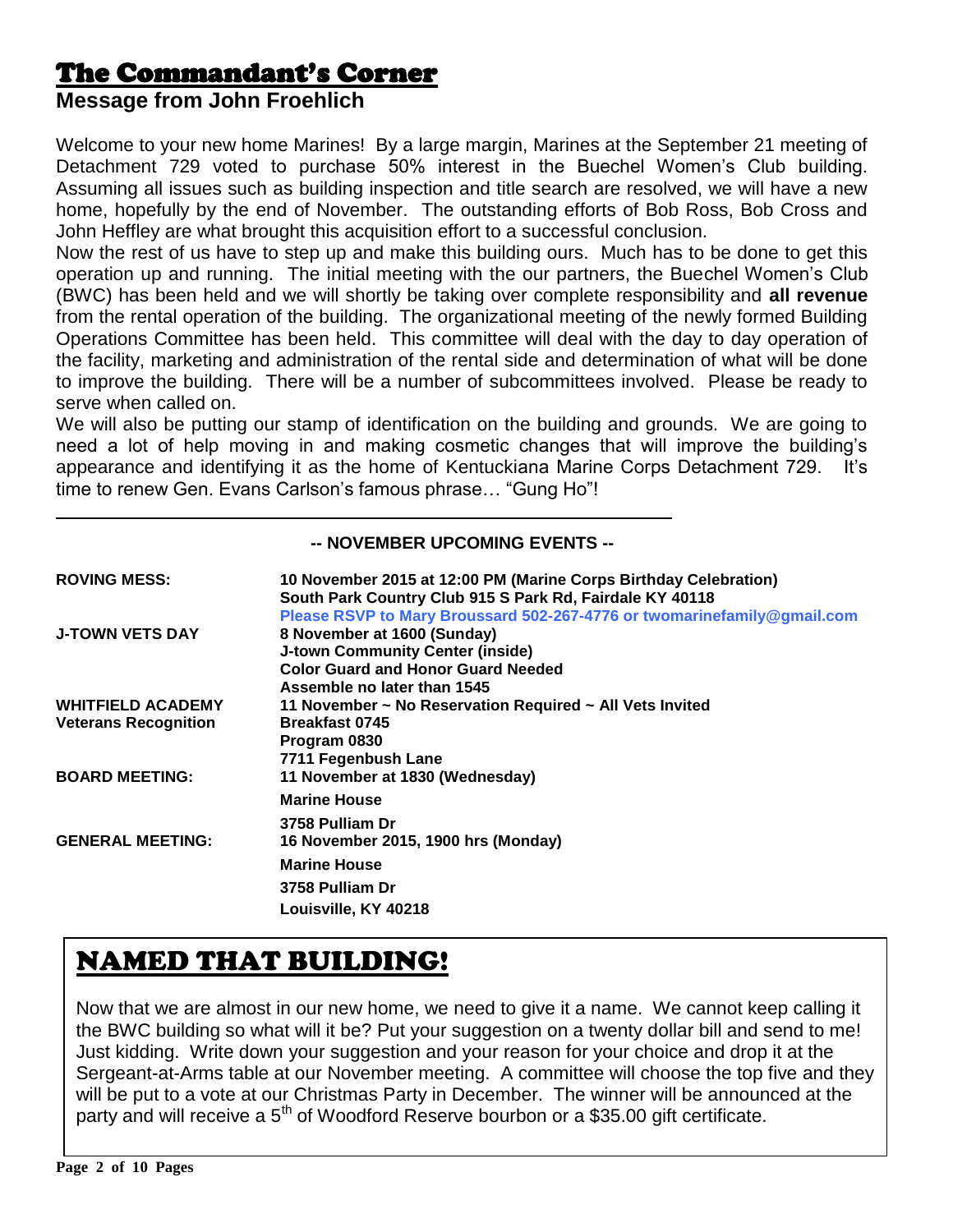# THE DIFFEY FAMILY STORY

Thank you so much for printing the great article about my daughter and the commitment the league has made to our family. I apologize for not getting with you sooner, I work two full time jobs and it slipped my time until I saw the newsletter. There are, however, some mistakes in your facts. Here is our story:

Last year, Warren and I were at my last doctor's appointment with what we thought was our healthy baby girl only to discover the threat of a heart defect. We met with several physicians and specialist only to confirm our worst fear that Malena had Hypoplastic Left Heart Syndrome. HLHS, in more common terms, is the most rare and complex congenital heart defect claiming only 1 in 10,000. HLHS is when the entire left side of the heart does not develop. She functions with only the right side and a small aorta pumping blood to both her body and her lungs. She is a "blue baby".

Our initial reaction was to turn to God. We went to church and ran in to Beth and CJ Wychulis who immediately offered us their love and support.

In the following days, we presented Malena to the world. She immediately was taken from us and sent to Kosair where she started her treatment. Typically, the condition allows a week from birth to her first surgery but she was not doing well and needed the surgery at two days old. It was a rocky month but 25 days later we got to bring her home.

We spent every month back at Kosair because of her oxygen levels and comprised immune system. We told our three other children we would be home when we could and Warren and I tag teamed between them and the hospital. We rarely saw them. At some point, I remember telling them we couldn't have a big Christmas this year. Christmas was about our faith and Jesus and that is what we needed to remember this year. Family was our gift and time was to be treasured. We have a six year old and he sadly shook his head but understood. Family.

Through our struggles, we continued to go to church. CJ and Ed Armento would continuously ask us about Malena and her condition while attending mass. It was not long after telling the kids our Christmas plans we received a call from CJ informing us the Marines were giving our kids a Christmas and we didn't need to worry about them. But that wasn't it. He wanted us to come over because CJ had a gift for us too. Warren went to his house where the commandant and the Auxiliary were waiting with bags... BAGS, of toys and books and two checks for us for her medical bills. I have never been so touched by the hands of others and the generosity of our Corps family.

That was of course until we received another gift. Ed Armento presented our situation to the Marine Corp Coordinating Council and we received another gift in the form of a grant for her medical bills. We were touched even further. All of this work behind the scenes and we had been seeing both these gentlemen every week at church.

Since then, Malena has had another open heart surgery and did amazing. She has one more surgery but we do not know when. We were told between 18-24 months but that depends on her heart. She will never be cured of this ailment. Her oxygen will always be in the 80% and she will always have half a heart. But we have faith she will continue to overcome it.

My husband has been a lifetime member of the MCL since moving to Louisville nearly 12 years ago from Nee Mexico. He is a veteran of Desert Shield and Desert Storm. And we are so grateful for the support the MCL and the MCL Auxiliary has shown us, and of course the Marine Corp Coordinating Council. But more dearly to CJ and Ed for being our advocates.

Thank you for your time in allowing me to spill our story. I could go on and on but I think I've given you the details. Ed wasn't mentioned in the article and he was a very selfless person on our behalf last year. We appreciate the continued support of the MCL though thoughts and prayers,

Simper Fi, Lyndsey Diffey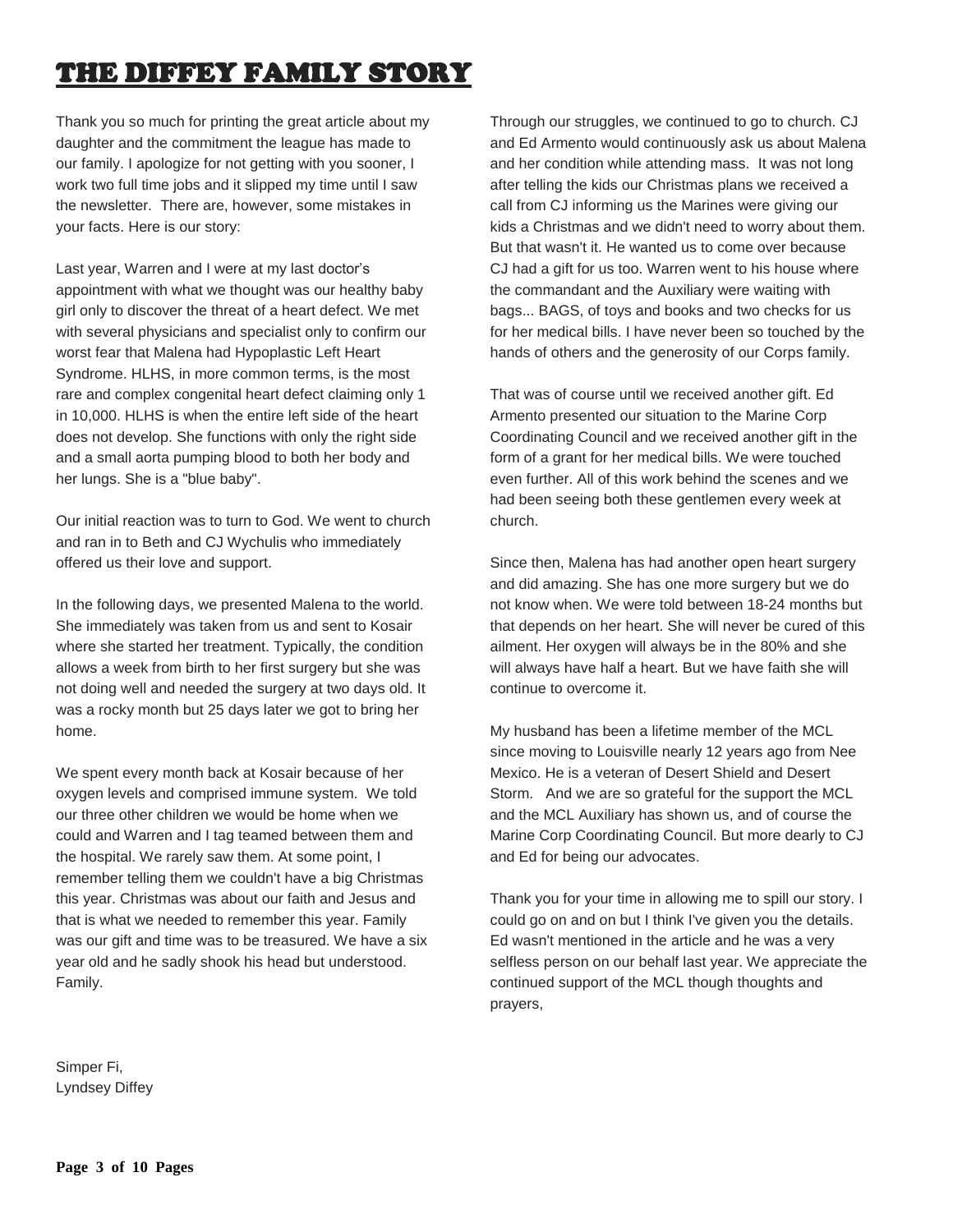# MESSAGE FROM THE CHAPLAIN

November  $10^{th}$  we celebrate the  $240^{th}$  anniversary of the Marine Corps. We are a part of a special legacy that remains faithful to the mission to support and defend the constitution against all enemies. Our values have remained the same, God, Country and Core.

As we pause each year to honor our veterans and celebrate our Marine Corps birthday we remind ourselves that being Marines is a lifetime experience, one which we have earned and were not given. Even though we are no longer active duty we remain Semper Fidelis (always faithful) as we continue to serve in whatever ways we can. Our praise and remembrance of those who are not with us is a part of how we honor them. When we

serve others it is also a way to praise and honor the legacy that we carry on.

I am reminded daily of another much greater who came to serve also. One who has been in the trenches with us and in the valleys of our lives. It is our Lord Jesus Christ. He remains faithful to us always, past present and future.

Let us stay the course as we continue to accomplish the mission set before us. Happy Birthday Marines!!!

Matthew 20: 28 *"the son of man did not come to be served, but to serve and to give his life as a ransom for many".*

Richard Schmidt **Chaplain MCL [\(schmidtr1@bellsouth.net\)](mailto:schmidtr1@bellsouth.net)**

# DETACHMENT 729 WELCOMES NEW MEMBERS



Paymaster Jim Thompson extends a welcome to our newest member Frank Vincent Engoglia. Frank served from February 1968 to October 1970 attaining the rank of Corporal as a helicopter hydraulics mechanic. He earned the Vietnam Service Metal and the National Defense Metal. Welcome aboard Frank.

Our Detachment continues to grow thanks to your efforts. Search out Marines everywhere you go and invite them to join us. Always wear something that says "Marine" and be ready for a "Semper Fi" when you least expect it! Now, invite them to join.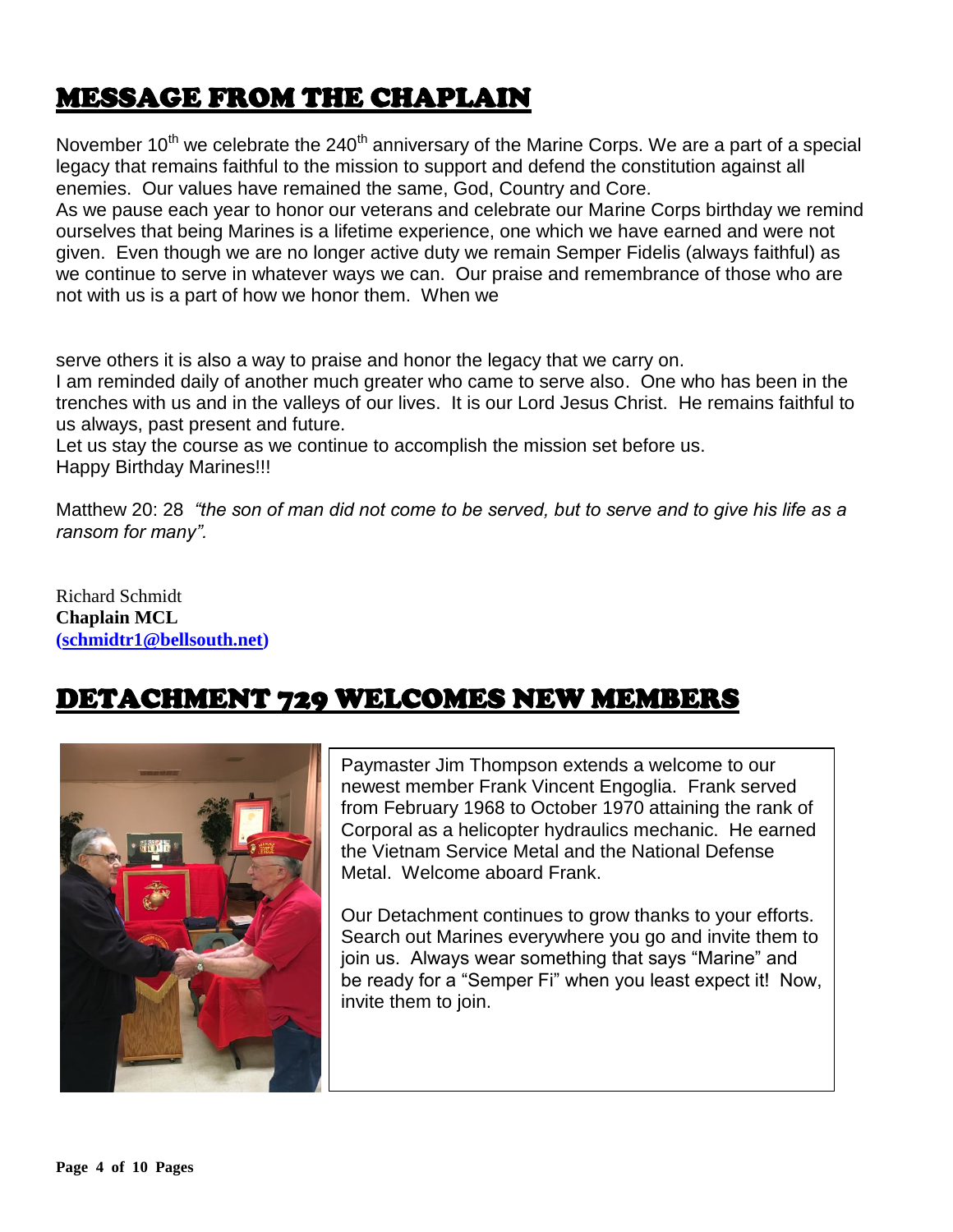# MEMBERS RECEIVE AWARDS



Marine Bob Ross received an Individual Meritorious Commendation Ribbon awarded by the Department Commandant for recruiting 5 new members during FY-2014.

Also receiving an award was Marine Ron Snyder who received the Department of KY Recruiter of the Year Medal for recruiting 6 new members. (Not in photo)

Bob Cross received the National Distinguished Service Medal (Gold) signed by the National Commandant at the Department Meeting in September in Owensboro.

Commandant Froehlich also announced that the Detachment received a plaque indicating that the Kentuckiana Detachment 729 placed first in increased membership category of Detachments over 200 members. Kudos to the Detachment for excellence in recruiting this past year Congratulations to all Marines receiving awards this fiscal year.

WELL DONE, Marines!!!!



MALONEY RECEIVES NATIOANL AWARD

Past Indiana Department Commandant James Wade presented Marine Michael Maloney the Distinguished Service Medal (Silver) for his efforts in both the Southern Indiana Marines Post 1394 and the Kentuckiana detachment 729. During Fiscal Year 2015, Maloney performed his duties for the Departments of Indiana and Kentucky in a most efficient and professional manner. His performance as the Commandant of the Southern Indiana Marines Detachment 1394 and as a Dual Member of the Kentuckiana Detachment 729 has been exemplary. Mike has been a selfless leader who always places others before himself while serving as Commandant and Charter member of the Southern Indiana Marines Detachment 1394. For his tireless efforts, the Marine Corps League, Department of Kentucky takes great pleasure presenting him with the Distinguished Citizens Medal (Silver).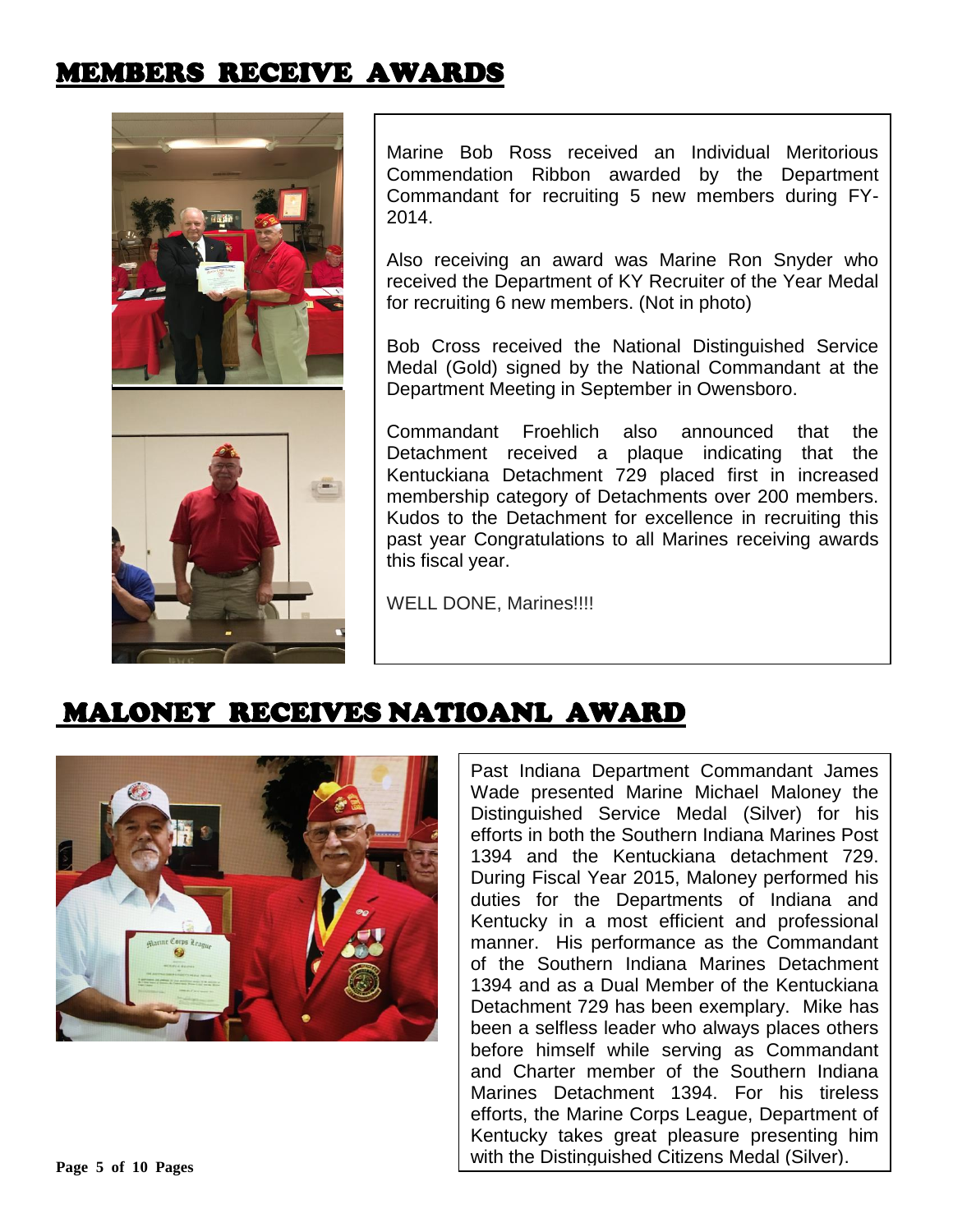### AUXILIARY NEWS

### **HELLO LADIES:**

**\_\_\_\_\_\_\_\_\_\_\_\_\_\_\_\_\_\_\_\_\_\_\_\_\_\_\_\_\_\_\_\_\_\_\_\_\_\_\_\_\_\_\_\_\_\_\_\_\_\_\_\_\_\_\_\_\_\_\_\_\_\_\_\_\_\_\_\_\_\_\_\_\_\_\_\_\_\_\_\_\_**

The boat ride on the CQ Princess was great! Everyone seemed to have a good time. The fall colors on the leaves are beautiful but, be careful with the wet leaves on the ground. Our meeting was a big success and most items on the agenda were resolved. We will be decorating the tables at South Park Country Club at 11:00AM, one hour before the birthday celebration on November the  $10^{th}$  at 12:00PM. We hope to see you there!

**November Birthdays:**

Lois Fox - 3rd Amy Crump – 7<sup>th</sup>

Sincerely, **Peggy J. Landis** [\(peggylandis@att.net\)](../../../../../Bob/AppData/Local/Microsoft/Windows/Temporary%20Internet%20Files/Content.IE5/E9IEDDJK/peggylandis@att.net) Nancy Wallace  $-11^{th}$ Thelma Ebert  $-29<sup>th</sup>$ 

### Refresher on Situational Awareness – YES, We Need It!

Being aware of what is going on around you greatly increases your ability to spot trouble and often to avoid it entirely. Professional trainers use a color code to describe your mindset and your personal situational awareness:

Condition White — Unaware and unprepared. Condition Yellow — Relaxed awareness. Condition Orange — Specific alert. Something is not quite right and has your attention. Condition Red — Specific threat. I will use

deadly force if it becomes necessary.

The fact is that none of us are as alert and aware as we should be. The truth is that we can look without actually seeing; we can listen without actually hearing. Situational Awareness begins with organizing our thoughts and planning our actions.

Semper Fi, **Otis Fox (502)966-4636 home (502)682-6143 cell [\(otislois@twc.com\)](mailto:otislois@twc.com)**

How many times have we opened the front door to a knock without first looking outside to see who is there? How many times have we walked across a dark parking lot with our heads down while we shift the packages in our arms and fumble for the car keys?

Practicing Condition Yellow works even better when you are with a spouse, or partner, who also understands the need to be aware of your immediate surroundings. Call each other's attention to things that seem out of place or dangerous. Clearly, the more aware you are, the more options you have for dealing with a situation. And the more aware you are, the less likely you are to have to use deadly force.

(Source: Some material here extracted and edited from Concealed Carry Magazine, online version 10/07/15, author Kevin Michalowski)

Respectfully submitted on behalf of your MCL Det 729 Pistol Team,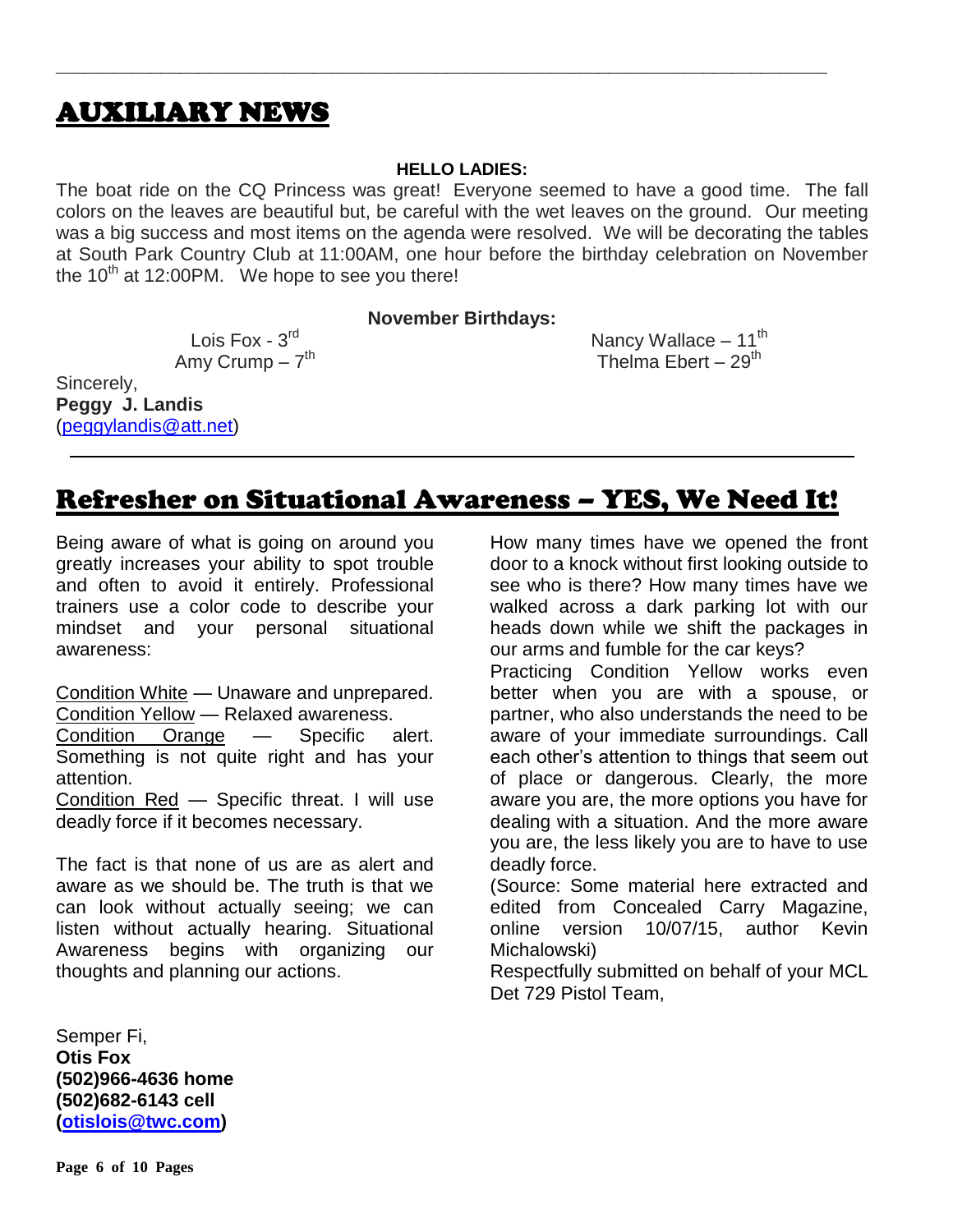### KENTUCKIANA DET. #729 MARINE CORPS LEAGUE MINUTES OF GENERAL MEETING OCTOBER 19, 2015

The meeting was called to order by Commandant Froehlich at 1900 hours in the usual manner. All officers were present or accounted for.

There were two guests, one Marine from the 1394 Detachment, **Marine Francis J. Thompson** who was interested in transferring into the Kentuckiana Detachment was present. Transfer information was obtained by the Adjutant and will be prepared for processing. Additionally, **Marine James Wade,** Past Department of Indiana Commandant, was present at the meeting to assist in the presentation to Marine Mike Maloney.

There was one Marine who petitioned to join the Detachment. **Marine Frank Vincent Engoglia** who served in the USMC from Feb 1968 to Oct 1970. He attained the rank of Corporal as a Helicopter Hydraulics Mechanic. He received the Vietnam Service medal, and National Defense Medal. Character of Service was Honorable**. Bob Ross moved to approve the member and Marvin Kelley seconded the motion. Member was approved by unanimous vote. Commandant Froehlich inducted him. Welcome aboard Marine.**

**Minutes.** Adjutant Al Broussard indicated that the Minutes having been published in the newsletter. The membership was asked if there were any changes. There were none so the minutes stand as published.

**Paymaster Report** was presented by James Thompson. He gave a summary of income and payments and reported a balance of \$9093.00. **Ron Medley moved to approve the report of the Paymaster and Woodie Marshall seconded the motion. Motion was approved unanimously.**

#### **COMMANDANT'S REPORT**

**Commandant Froehlich** deviated from the normal agenda to present awards received at the Department Meeting in September

Receiving awards were **Marine Bob Ross who received an Individual Meritorious Commendation Ribbon** by the Department Commandant for recruiting 5 new members during FY-2014.

Also receiving an award was **Marine Ron Snyder who received the Department of KY Recruiter of the Year Medal.** 

Having also received the award at the Department Meeting in September**, Bob Cross received the National Distinguished Service Medal (Gold) signed by the National Commandant.**

Commandant Froehlich also announced that the Detachment received a plaque indicating that the **Kentuckiana Detachment 729 placed First in the category of Detachments over 200 members. Kudos to the Detachment for excellence in recruiting this past year.** Finally, Past Department Commandant James Wade, assisted in presenting **Marine Michael Maloney the Distinguished Service Medal for his efforts in both the Southern Indiana Marines Post 1394 and the Kentuckiana detachment 729 during FY-2015.** Congratulations to all Marines receiving awards this fiscal year.

Commandant indicated that the Kentuckiana Detachment will host the Department Convention in June. It is hoped that we can make this a two day conference with training provided.

Finally, he announced that the Detachment will not participate in the Marine Corps Birthday Ball but will instead opt for a Roving Mess on the Birthday of the Marine Corps.

#### **CHAPLAIN'S REPORT**

**Page 7 of 10 Pages**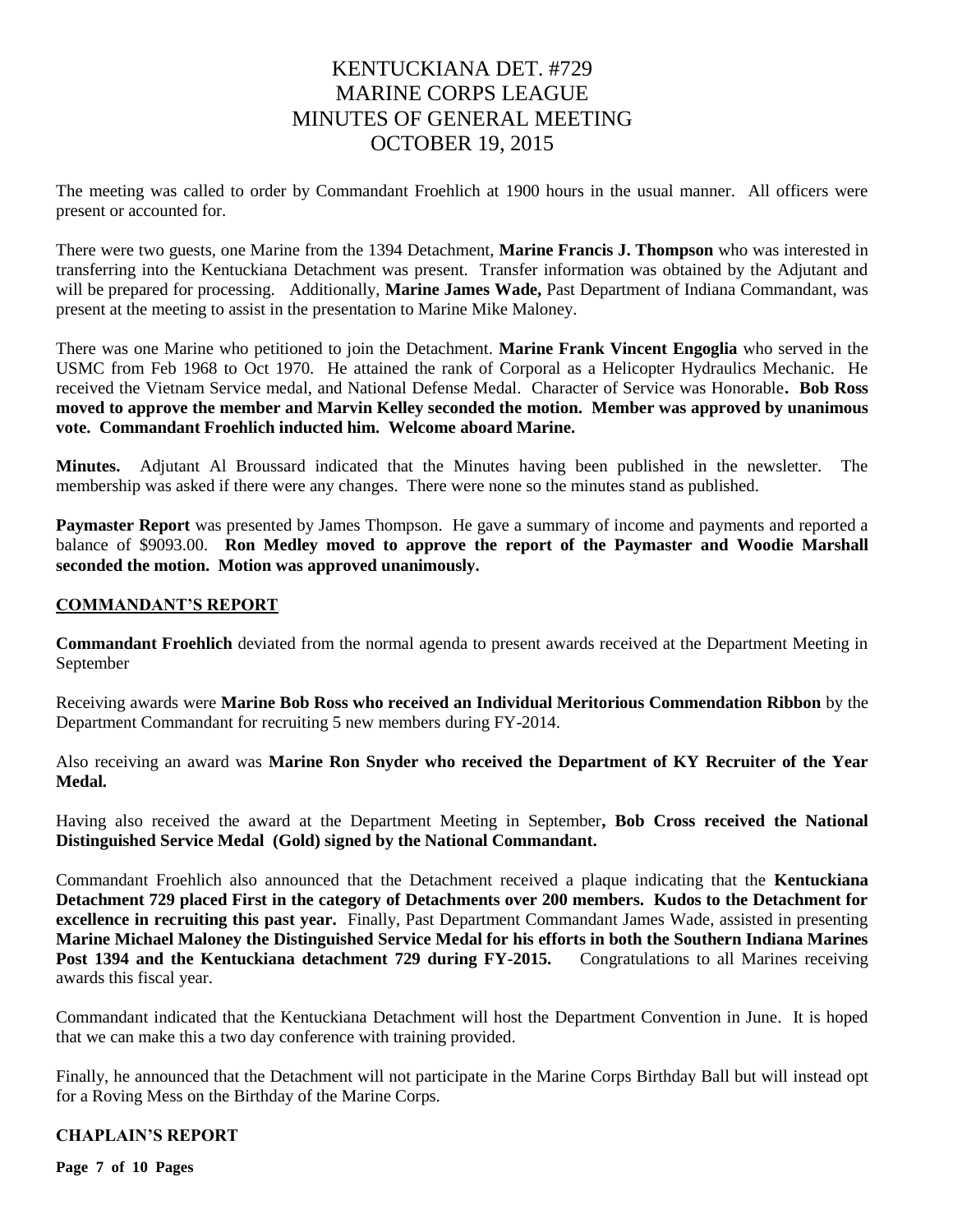Chaplain Schmidt gave a report of members in distress. He mentioned that Jimmy Trusty has been in and out of the hospital and can't seem to shake issues related to respiration. Please keep Jimmy in your prayers. He also reported on the Thomas J. Riggs family and the moving tribute given to their family member at the visitation and honors detail.

#### **WEBMASTER**

Webmaster Troy Bowden announced that he is well into the building of a first class website. He discussed the 3 phases of working this site up. **Phase 1 was coming up with a layout.** (Completed) **Phase 2** is designed to make information easier for the membership to get to it. (Currently in process and well into it). **Phase 3** will be to for the Detachment members to be used by members to promote their businesses by building a data base of members who are businessmen. He encouraged members to contact him with this information so it can be published on the website.

He also indicated that if you have a great story, please submit it to him.

**VAVS/ROVING MESS:** The Roving mess will be held this year on the Birthday of the Marine Corps. Mary Broussard suggested we use this as a venue to celebrate the Birthday. She indicated that we could have it at South Park Country Club and will release information after making the arrangements. Mary indicated that she had 45 positive responses. It will be a buffet meal with Fried Chicken and the fixings. The Cost will be \$15.00 per person including tax and tip. She needs the money NLT 30 October.

**BOY SCOUTS:** Kat Davis, BSA Coordinator, reported that there was an increase of Eagle Scouts during last year. It was an increase of 8 over last year.

**BUILDING COMMITTEE REPORT:** Commandant Froehlich reported that all documents have been signed and given to the attorney. The conclusion is expected soon. He indicated that now that all of this will require the Detachment to step up and volunteer whenever asked and to let us know if you have skills we will need when we your talents.

There was some discussion about naming the building which might be a fun activity. Board will take this on and discuss at November meeting.

**UPCOMING EVENTS: Christmas Dinner** will be held at the **BWC on 19 December 2015**. It will be catered by Marks Feed Store with some special entertainment by a group of ladies doing Christmas and 40's and 50's music. More information will be covered next meeting.

### **UNFINISHED BUSINESS:**

**1.** Otis Fox briefed the Detachment on the Pistol Team. He indicated that the Pistol team will be firing in two categories "Open" and "Service" on 20 Oct 2015. His contact information is Otis Fox, (502) 966-4636 if you are interested.

2. Member Ron Knight also indicated that he is a certified NRA Instructor and that he offers Concealed Carry courses at a cost of \$75.00 each. (8 hour classroom and 2 hour Range time)

#### **No New Business**

#### **GOOD OF THE LEAGUE**

**1. Facebook caution:** Bob Cross passed information that Charles Turner had his Facebook hacked and someone was sending out porn with his name on it. Gave the members a warning to make sure they let their contacts know to notify them if anything shows up with their name on it.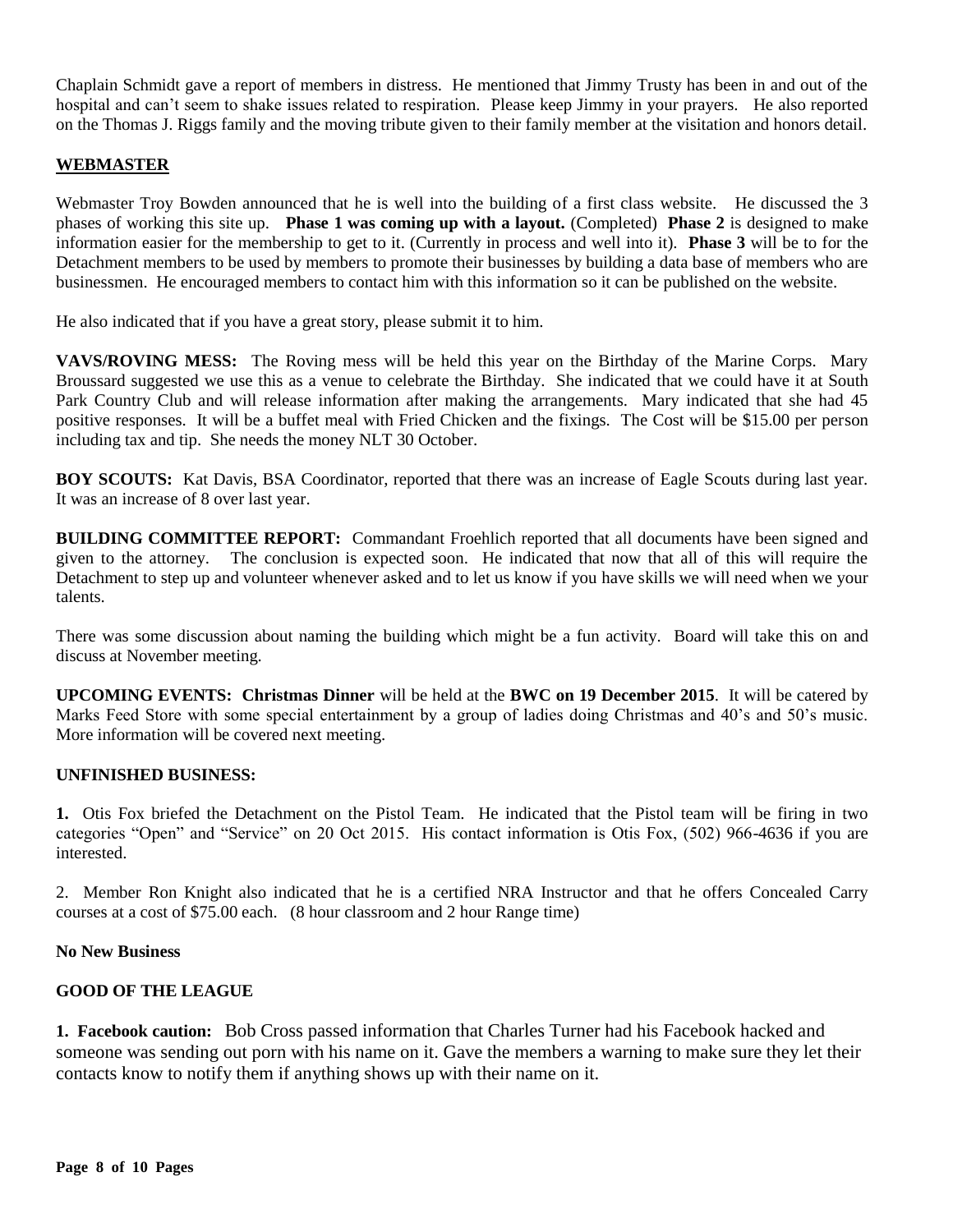**2**. There was a short discussion on need for a volunteer to take calls from needy Marines to vet them for donations. Some noted that we needed to investigate the Marine Foundation Fund in Indiana.

3. Short discussion regarding assigning a contact person to take rentals of the hall when we take over. Mary Broussard indicated that she will be talking to the Ladies and will be that contact.

1. Tom Varley has received approval for an all expense paid trip by the Korean Government to travel to South Korea during November. He will be returning on 14 November 2015 and the Detachment will be encouraged to welcome him home from the trip.

2. Jerry McCandless has been recognized by Business First as an Veteran Entrepreneur of the year and they will be honoring him on 10 November 2015.

50/50 Draw was won by Richard Schmidt who donated all proceeds back to the Detachment. In all \$98.00 was returned to the Detachment.

Meeting was adjourned at 20:38.

Respectfully Submitted:

#### **Allen Broussard Adjutant**

#### **DUES RENEWALS FOR OCTOBER NEWSLETTER**

| <b>PREVIOUS MONTH</b>          | <b>CURRENT MONTH</b>                                                                               | <b>NEXT MONTH</b>                                                                                      |
|--------------------------------|----------------------------------------------------------------------------------------------------|--------------------------------------------------------------------------------------------------------|
| <b>OCTOBER</b>                 | <b>NOVEMBER</b>                                                                                    | <b>DECEMBER</b>                                                                                        |
| Reiter, Ken<br>Fentress, Roger | Adams, Chuck<br>Becherer, Ken<br>Bradbury, Don<br>Cresswell, Jim<br>Hilton, Steven<br>Likens, Mike | Bowden, Troy<br>Dill, Ralph<br>Espinola, Agnelo<br>Harris, Jr. Ken<br>Liest, Bart J.<br>Renfro, Tonnie |
|                                | Mayer, Charles<br>Moore, Butch<br>Price, Paul<br>Tomes, Aaron                                      | Turner, Charles                                                                                        |

#### **BIRTHDAYS FOR NOVEMBER 2015**

| Geer          | Jim                  |                |                | Cundiff William 9   |      |            | Smith Roger              | 18 |
|---------------|----------------------|----------------|----------------|---------------------|------|------------|--------------------------|----|
| Calvert Larry |                      | $\blacksquare$ |                | Pinotti Lawrence 10 |      |            | Schumacher, Jr Joseph 20 |    |
| Phelps Otis   |                      |                | Edinger Art    |                     | -10  |            | Powell Charles           | 20 |
|               | Chelf Williams 4     |                | Buchter Harold |                     | - 11 |            | Bishof Nicholas          | 27 |
|               | Keller. Jr Charles 5 |                | Rose           | Virgil              | -13  |            | Mayer Charles            | 27 |
|               | Donoho Bobby 5       |                | Tomes Aaron    |                     | -13  | Troutman A |                          | 29 |
|               | Moore, Jr Charles 6  |                | Hester Jerry   |                     | 15   |            | <b>Bledsoe Howard</b>    | 30 |
|               | Russell William 8    |                |                | Greenwell Donald 17 |      |            |                          |    |

**MARINE CORPS LEAGUE KENTUCKIANA DETACHMENT # 729 P. O. Box 991367 LOUISVILLE, KY 40269**